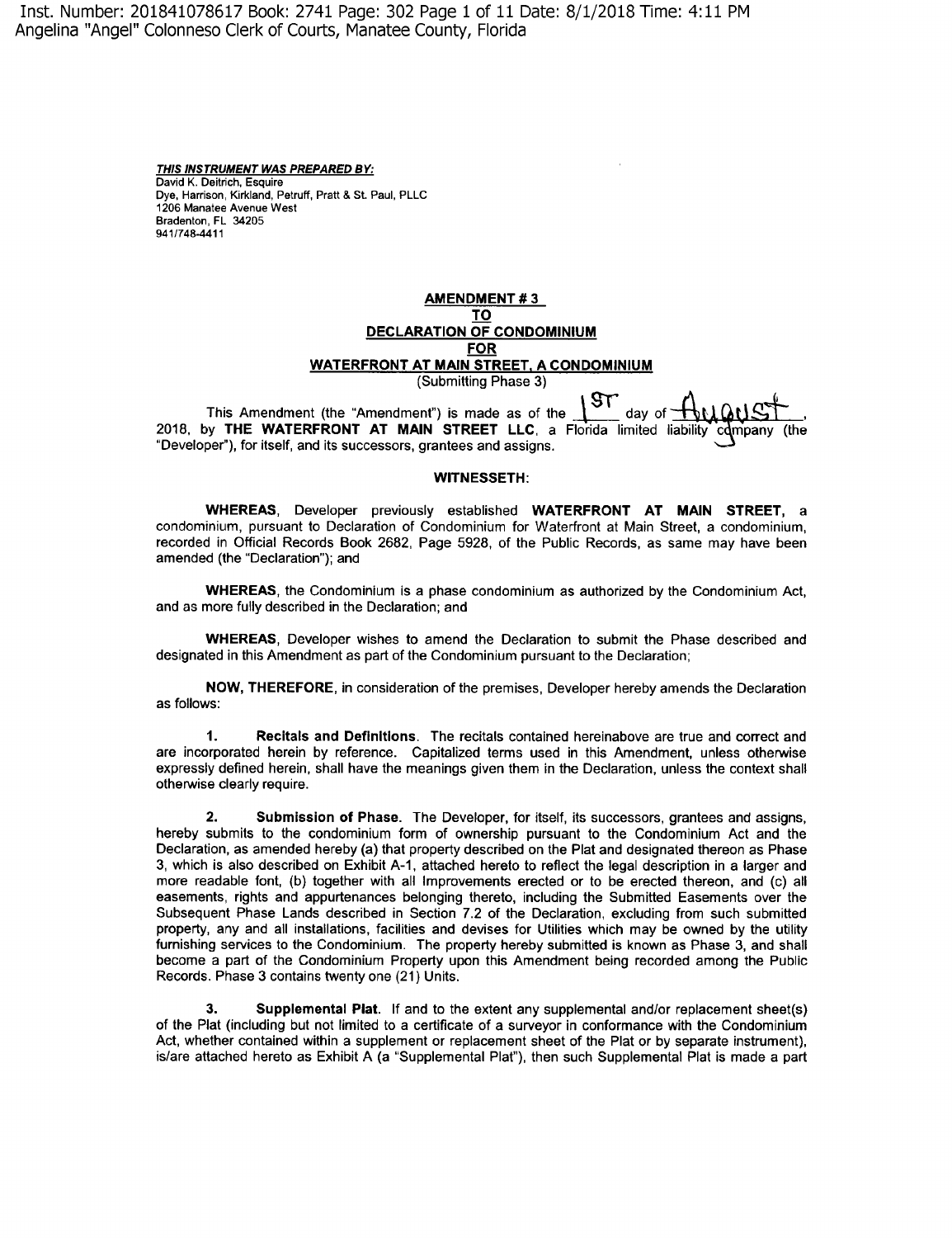hereof and of the Declaration, and the Declaration and the Plat are amended, modified and supplemented by adding the Supplemental Plat thereto. In the event of any conflict between the Plat as attached to the Declaration and the Supplemental Plat, the provisions of the Supplemental Plat shall control. Hereafter the term Plat shall include the Supplemental Plat, if one is attached hereto. The Plat reflects the legal description of Phase3, and an identification of each Unit within Phase 3 in accordance with Section 6.3 of the Declaration, to insure that no Unit in the Condominium, including Phase 3, will bear the same designation as any other Unit. The Plat (as amended and supplemented hereby) includes a survey of the Phase submitted hereby, a graphic description of the improvements in which any Units are located, and plot plans thereof, and certificate of surveyor in conformance with the Condominium Act.

**4. Undivided Share in Common Elements.** As provided in Article 4 and Section 5.8 of the Declaration, each Owner shall at all times own an equal fractional interest in the Common Elements then forming a part of the Condominium Property. Effective upon the addition of the Phase submitted hereby, the undivided ownership in the Common Elements appurtenant to each Unit now within the Condominium, and the appurtenant ownership of the Common Surplus, is equal to one **(1)** divided by the total number of Units in all Phases now a part of the Condominium Property.

**5. Common Expenses.** As provided in Section 10.2 of the Declaration, the Owner of each Unit is liable for a share of the Common Expenses of the Association equal to his share of ownership of the Common Elements and the Common Surplus, as set forth in Article 4 of the Declaration and Paragraph 4 of this Amendment.

**6. Ratification.** The Declaration, as heretofore and hereby amended, is hereby ratified and confirmed. Developer represents that it has not transferred control of the Association.

**IN WITNESS WHEREOF,** the Developer has caused this Amendment to be executed in its name by an officer thereunto duly authorized as of the day and year first above written.

Print Name: rint Name:

**THE WATERFRONT AT MAIN STREET LLC,** a Florida limited liability company

By: Towne Realty, Inc., a Wisconsin corporation olemember and manager

Kohn Bennett, its Vice-President

### **STATE OF FLORIDA COUNTY OF SARASOTA**

**The foregoing instrument** was acknowledged before me this <u>Z</u>T<sup>TY</sup> day of *X*, and *X X*, and *X X* , a Wisconsin corporation, on behalf of the corporation as sole member and manager of The Waterfront at Main Street LLC, a Florida limited liability company, on behalf of the company, {1\_) who is personally known to me or( \_\_ ) who produced **r-1** as identification.

Bv:



Roubanc Dourrey **Netary Public My Commission Expires:**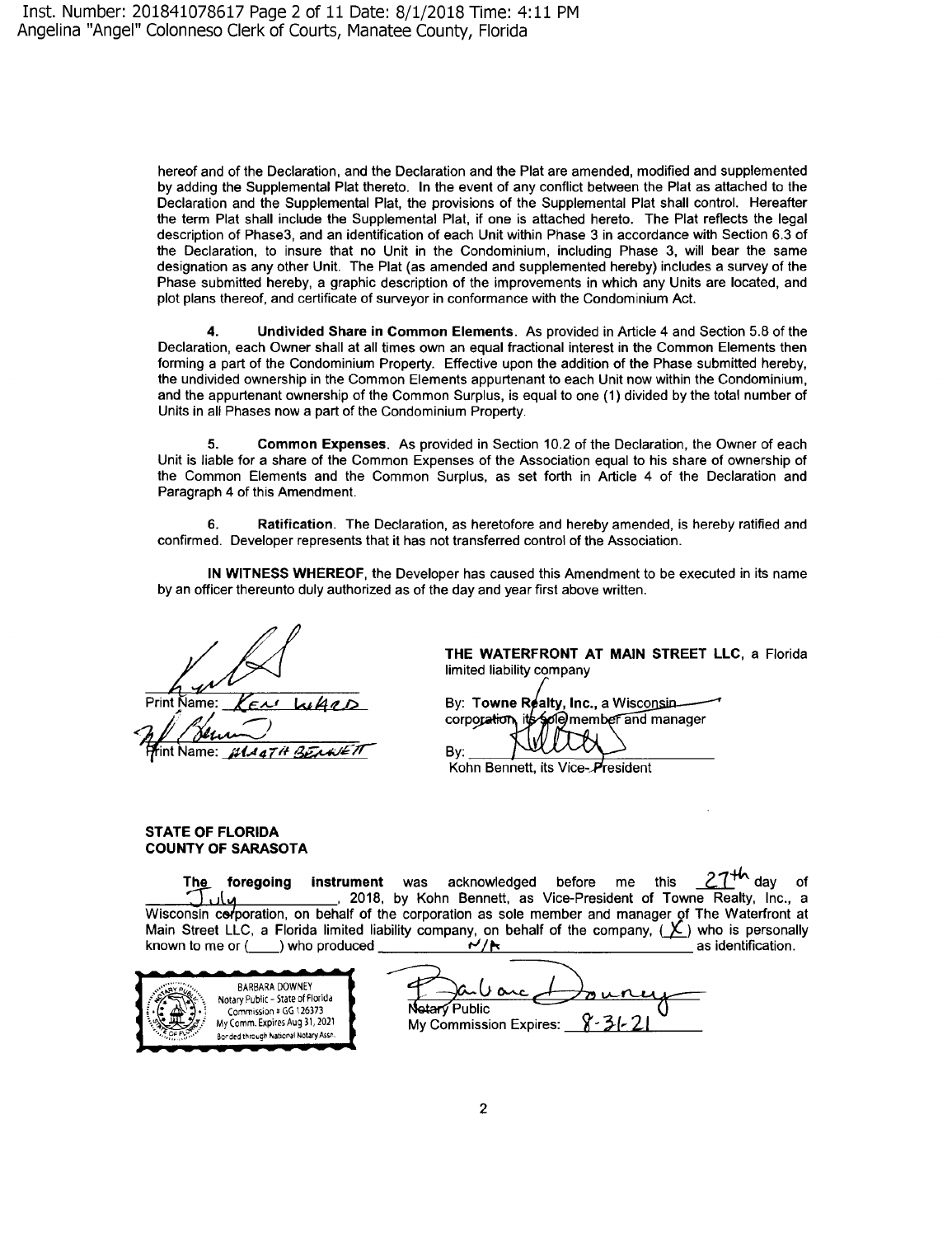

# WATERFRONT AT MAIN STREET, PHASE 3:

A portion of Unit 5, LWR Main Street, a land condominium as recorded in Condominium Book 40, Page 85, Public Records of Manatee County, Florida and described as follows:

BEGIN at the southeast corner of said Unit 5; thence along the south line of said Unit 5 for the following three (3) calls; (1) thence  $N.79^{\circ}15'54''W$ ., a distance of 135.04 feet; (2) thence N.30°23'42"W., a distance of 24.32 feet; (3) thence N.80°18'47'W., a distance of 150.23 feet to the point of curvature of a non-tangent curve to the left, having a radius of 75.50 feet and a central angle of 38°43'43"; thence northeasterly along the arc of said curve, a distance of 51.03 feet, said curve having a chord bearing and distance of N.30°08'09"E., 50.07 feet, to the point of reverse curvature of a curve to the right having a radius of 14.50 feet and a central angle of 121°40'50"; thence easterly along the arc of said curve, a distance of 30.79 feet to the end of said curve; thence N.18°03'30"E., a distance of 28.49 feet to the point of curvature of a non-tangent curve to the right, having a radius of 9.50 feet and a central angle of 87°37'19"; thence northerly along the arc of said curve, a distance of 14.53 feet, said curve having a chord bearing and distance of N.14°07'33"E., 13.15 feet, to the point of tangency of said curve; thence N.57°56'13"E., a distance of 14.75 feet to the point of curvature of a non-tangent curve to the left, having a radius of 107.00 feet and a central angle of 40°29'36"; thence southeasterly along the arc of said curve, a distance of 75.62 feet, said curve having a chord bearing and distance of S.59°01'07"E., 74.06 feet, to the point of tangency of said curve; thence S.79°15'54"E., a distance of 15.58 feet; thence N.10°44'05"E., a distance of 14.50 feet; thence N.10°33'01 "E., a distance of 33.42 feet to the point of curvature of a non-tangent curve to the left, having a radius of 75.50 feet and a central angle of 12°06'07"; thence northerly along the arc of said curve, a distance of 15.95 feet, said curve having a chord bearing and distance of N.01 °37'07"E., 15.92 feet, to the point of compound curvature of a curve to the left having a radius of 9.50 feet and a central angle of 79°12'48"; thence northwesterly along the arc of said curve, a distance of 13.13 feet to the point of cusp of a curve to the left, having a radius of 36.50 feet and a central angle of 55°18'58"; thence easterly along the arc of said curve, a distance of 35.24 feet, said curve having a chord bearing and distance of N.68°21 '44"E., 33.89 feet, to the end of said curve; thence S.49°17'44"E., radial to the last stated curve, a distance of 0.63 feet to the point of curvature of a non-tangent curve to the right, having a radius of 4.25 feet and a central angle of 67°37'38"; thence easterly along the arc of said curve, a distance of 5.02 feet, said curve having a chord bearing and distance of N.74°31'06"E., 4.73 feet, to the point of tangency of said curve; thence S.71 °40'05"E., a distance of 32.52 feet; thence N.18°19'55"E., a distance of 24.62 feet; thence S.74°34'05"E., a distance of 64.00 feet; thence S.65°13'48"E., a distance of 33.12 feet to a point on the east line of said Unit 5; thence along said east line of Unit 5 for the following four (4) calls; (1) thence S.15°02'20'W., a distance of 47.91 feet; (2) thence S.12°10'44'W., a distance of 44.82 feet; (3) thence S.05°10'54"W ., a distance of 52.43 feet; (4) thence S.00°33'40'W., a distance of 54.37 feet to the POINT OF BEGINNING.

Said Phase 3 contains 40,719 square feet, more or less.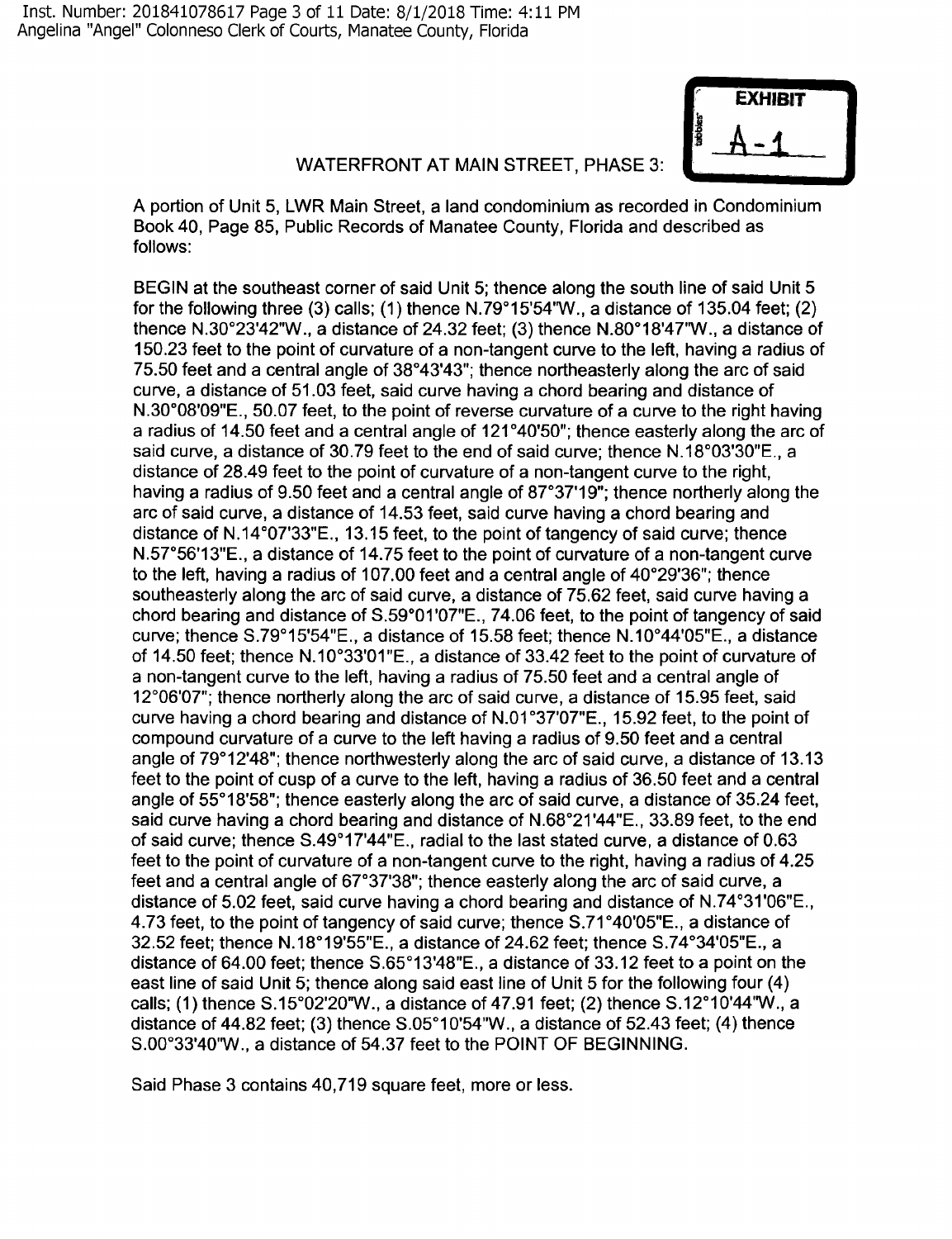

## **SURVEYOR'S AFFIDAVIT**

STATE OF FLORIDA ) SS COUNTY OF SARASOTA )

Before me, the undersigned authority personally appeared Robert R. Cunningham who after being duly sworn, deposes and says:

- 1. That Affiant is a registered Surveyor and Mapper holding Florida Certificate No.3924, and is the Surveyor who surveyed the property known and identified Waterfront at Main Street, a Condominium, as per Declaration of Condominium recorded in Official Record Book 2682, Page 5928 and as per plat thereof recorded in Condominium Book 40, Pages189 through 198 of the Public Records of Manatee County, Florida.
- 2. That record measurement were taken as shown on the attached Exhibit **"A".**
- 3. The construction of the improvements, with respect to Units 201-205, 301- 305, 401-405, 501-503, and 601-603, Building 3, are substantially complete so that the condominium plat, together with the provisions of the Declaration describing the condominium property and the exhibits attached thereto are an accurate representation of the location and dimensions of the improvements and that the identification, location, and dimensions of the common elements and of each unit can be determined from those materials. I further certify that the construction of all planned improvements with respect to said Units are substantially complete including, but not limited to, landscaping, utility services, access to the units, and common elements facilities serving said Building.

Robert R. Cunningham, P.S. Florida Certification No.3924

Signed and sworn to before me on July 26, 2018 by Robert R. Cunningham. He is personally known to me.

Public, State of Florida



 $\mathsf{MOTE:}\qquad \qquad$  It is requested that subsequent to the recording of this affidavit, the Clerk make a marginal notation on the face of the desk copy of said plat referencing this affidavit.

Prepared by: Stantec Consulting Services, Inc. 6900 Professional Parkway East Sarasota, FL 34240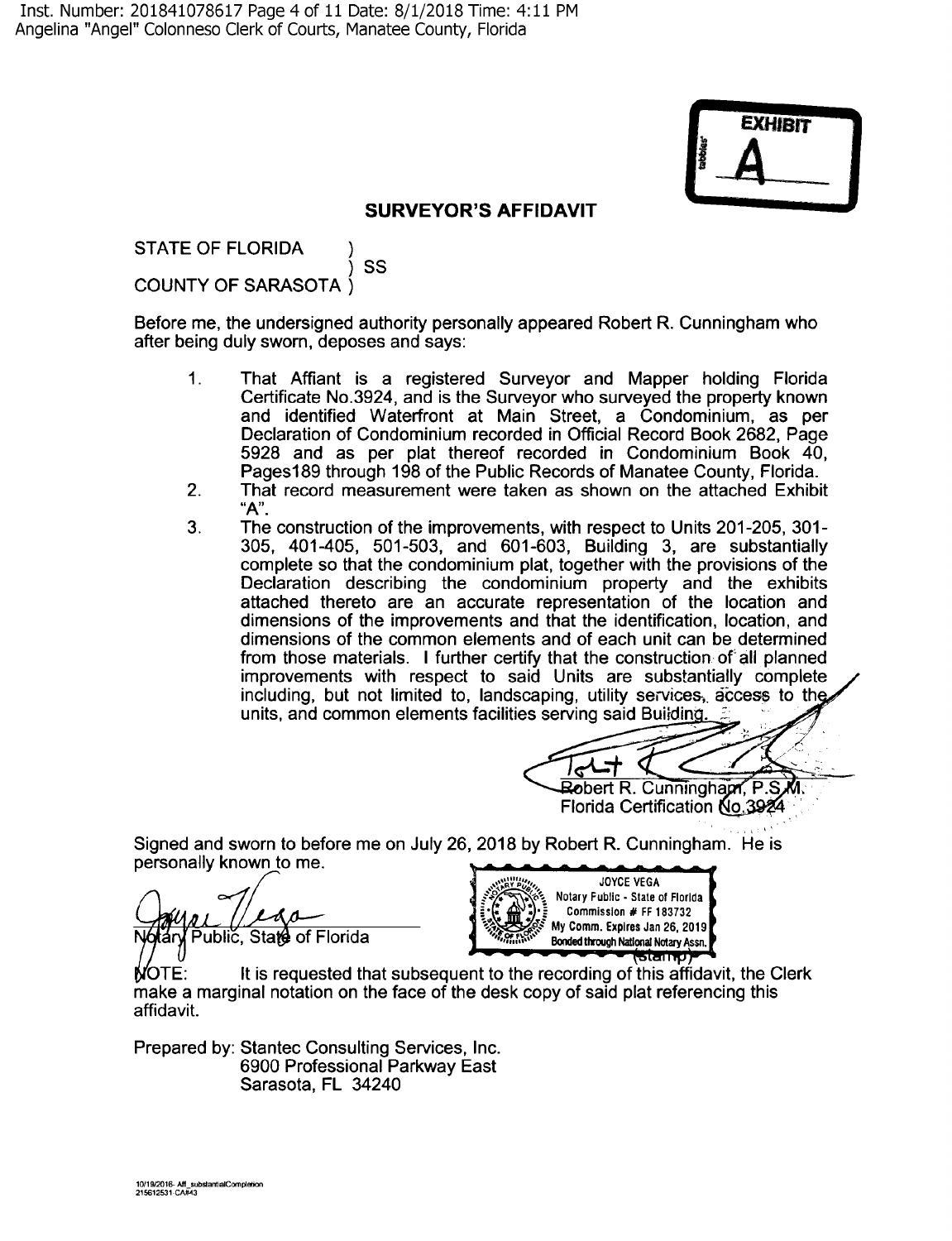

좀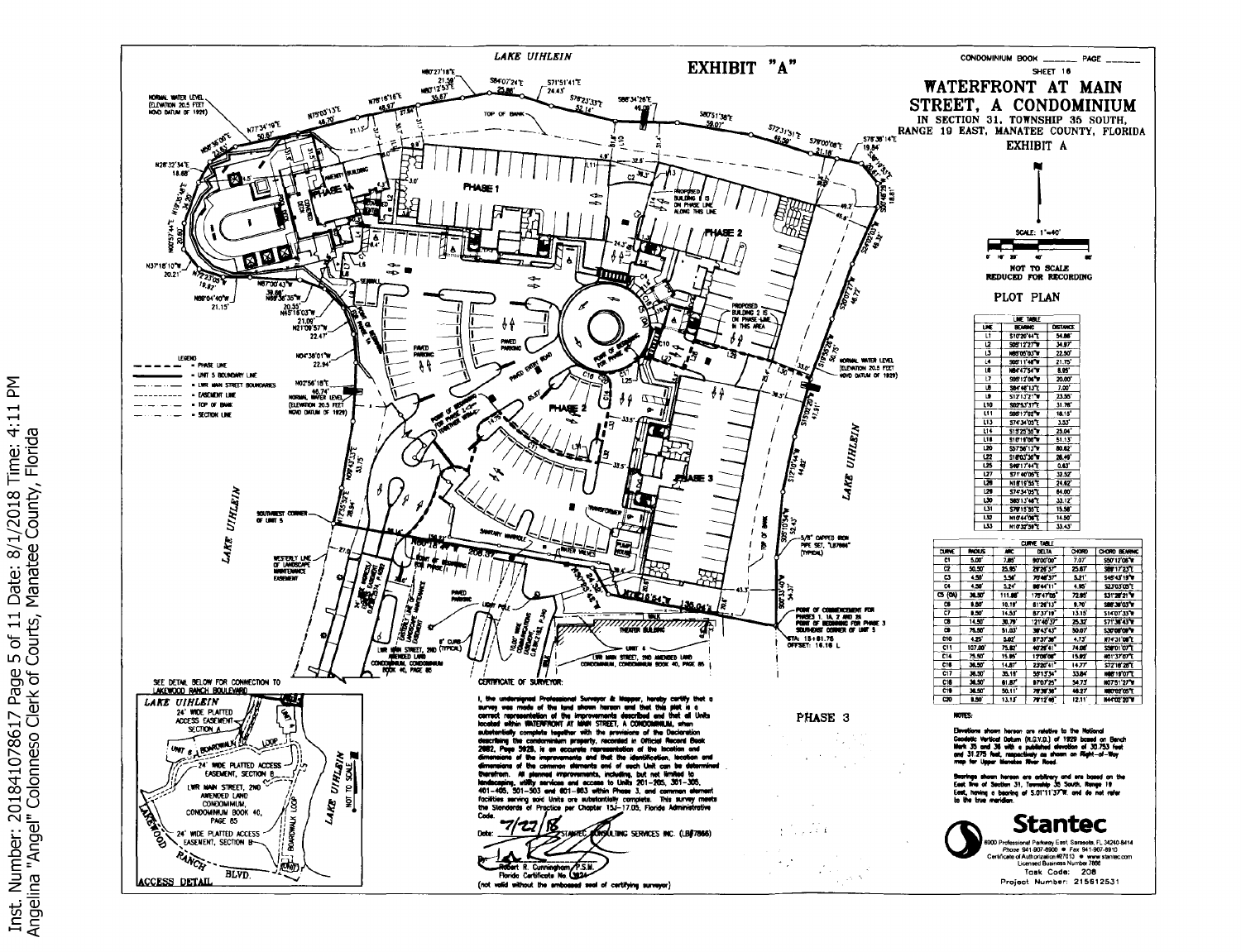#### **NOTES:**

Exercicera shown haraon are ratative to the Notional<br>Geodelic Verticel Dotum (N.C.V.D.) of 1928 based on Bench<br>Mork 35 and 36 mith a published showtion of 30.753 feet<br>and 31.275 feet, respectively as shown on Right-of-Way<br>

Bearings shown hereon are arbitrary and are based on the<br>East line of Section 31, Township 35 South, Range 19<br>East, having a bearing of 5.01'11'37'W. end do not refer<br>to the line meridien.

All areas not designated as the Units (201 through 803)<br>or iabeled os Limited Common Elements (LCE) are<br>common elements.



**PHACE 1-**

A portion of Unit 5, LWR Main Street, a land condominium as<br>recorded in Condominium Book 40, Page 85, Public Records of<br>Menatee County, Florida and described as follows:

example and the solutions come to seal unit, up the results and the solution of 135.04 feet; (2) thence N.79°15'54'W, a distance of 135.04 feet; (2) thence N.39'23'42'W, a distance of 135.04 feet; (2) thence N.39'23'42'W, 150.23 feet to the point of curvature of a non-tangent curve to the<br>term in the point of curvature of a non-tangent curve to the<br>thermo mortenesterly olong the or of said curve, a distome of 5143'45",<br>then, coid curve howi and distance of N.14'07'33'E., 13.15 feet, to the point of tangency of said curve; thence N.575613'E., a distance of 14.75 feet to the point of curvature of a non-tangent curve to the left, having a point or current over a more-temperature to the west, nowing orders of 17.00 feet and a central angle of 40°29°36°; thence<br>southeasterly olong the arc of said curve, a distance of 75.62 feet,<br>southeasterly olong a chord be Sisteme of 14.50 feet; thence N.10733101 T., a distance of 33.42<br>distance of 14.50 feet; thence N.10733101 T., a distance of 33.42<br>feet to the point of curvature of a non-tompart curve to the left,<br>having a radius of 75.50

N.01'37'07'E., 15.92 feet, to the point of compound curvature of a<br>curve to the left having a radius of 9.50 feet and a central angle<br>of 79°12'48"; thence northwesterly along the arc of solid curve, a<br>distance of 1.3.13 f N.88'21'44"E., 33.89 feet, to the end of said curve; thence S.49°17'44°E., radial to the last stated curve, a distance of 0.63 feet S.4971/447, rodial to the last stated curve, a distance of 0.63 feet<br>to the point of curvature of a non-langent curve to the right,<br>howing a rodial of 4.25 feet and a central ongle of 673738".<br>Hence easterly deng a chord b for the following four  $(4)$  calls; (1) thence  $S.15'02'20''W$ , a distance of 47.91 feet; (2) thence  $S.12'10'44''W$ , a distance of 44.82 feet; (3) thence S.05'10'54"W., a distance of 52.43 feet; (4) thence S.00'33'40'W., a distance of 54.37 feet to the POINT OF BEGINNING

Said Phase 3 contains 40,719 square feet, more or less.

**LEGEND:** LCE - LIMITED COMMON ELEMENT  $-$  - EDGE OF WALL

> PHASE 3 BUILDING LEVEL 1

SCALE: 1"=10"

NOT TO SCALE<br>REDUCED FOR RECORDING

CONDOMINIUM BOOK \_\_\_\_\_\_ PAGE \_

WATERFRONT AT MAIN STREET, A CONDOMINIUM IN SECTION 31, TOWNSHIP 35 SOUTH,

RANGE 19 EAST, MANATEE COUNTY, FLORIDA EXHIBIT A

SHEET 16A

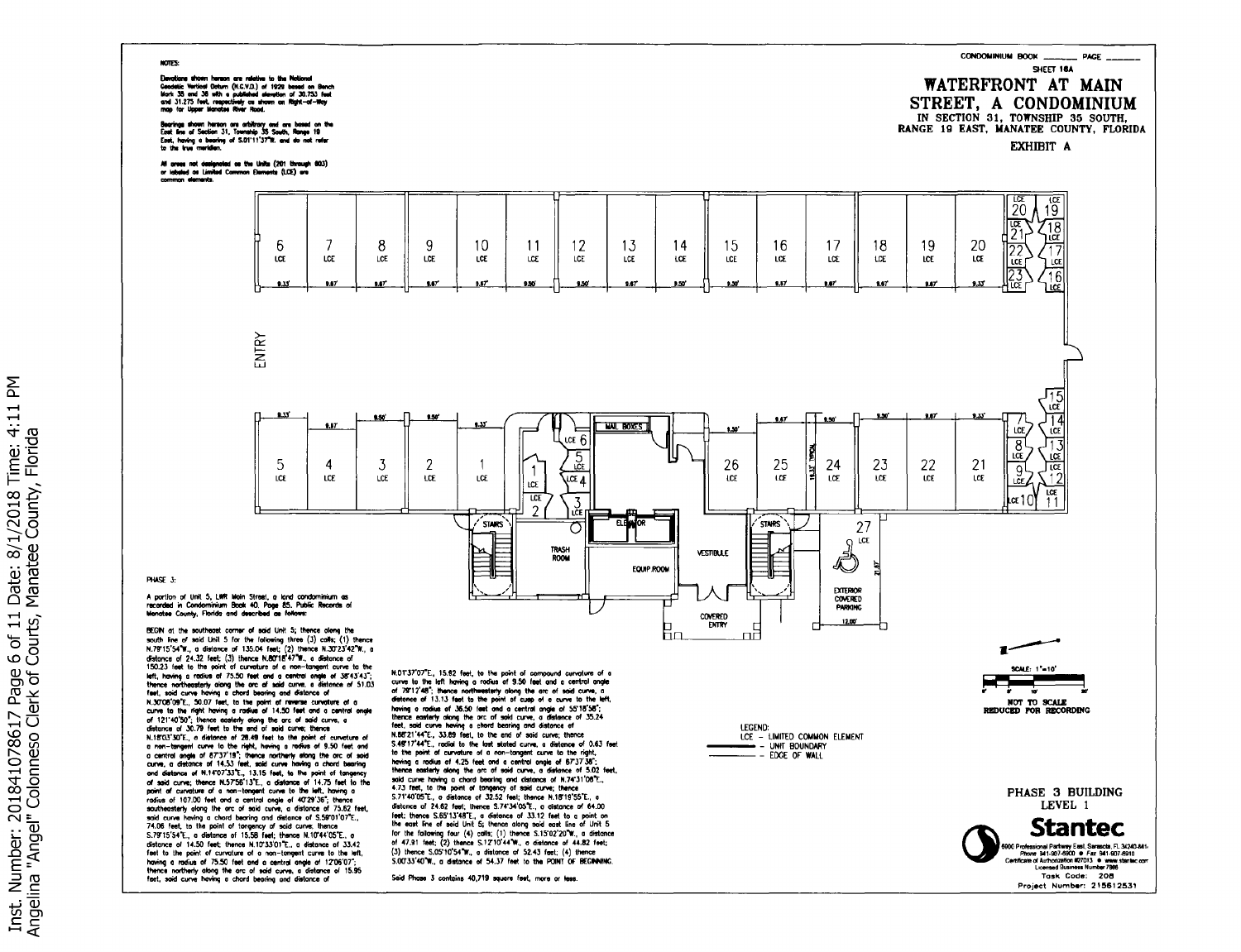**CONDOMINIUM BOOK**  $-$  PAGE  $-$ SHEET 17 WATERFRONT AT MAIN STREET, A CONDOMINIUM IN SECTION 31, TOWNSHIP 35 SOUTH. RANGE 19 EAST, MANATEE COUNTY, FLORIDA

EXHIBIT A



Inst. Number: 201841078617 Page 7 of 11 Date: 8/1/2018 Time: 4:11 PM<br>Angelina "Angel" Colonneso Clerk of Courts, Manatee County, Florida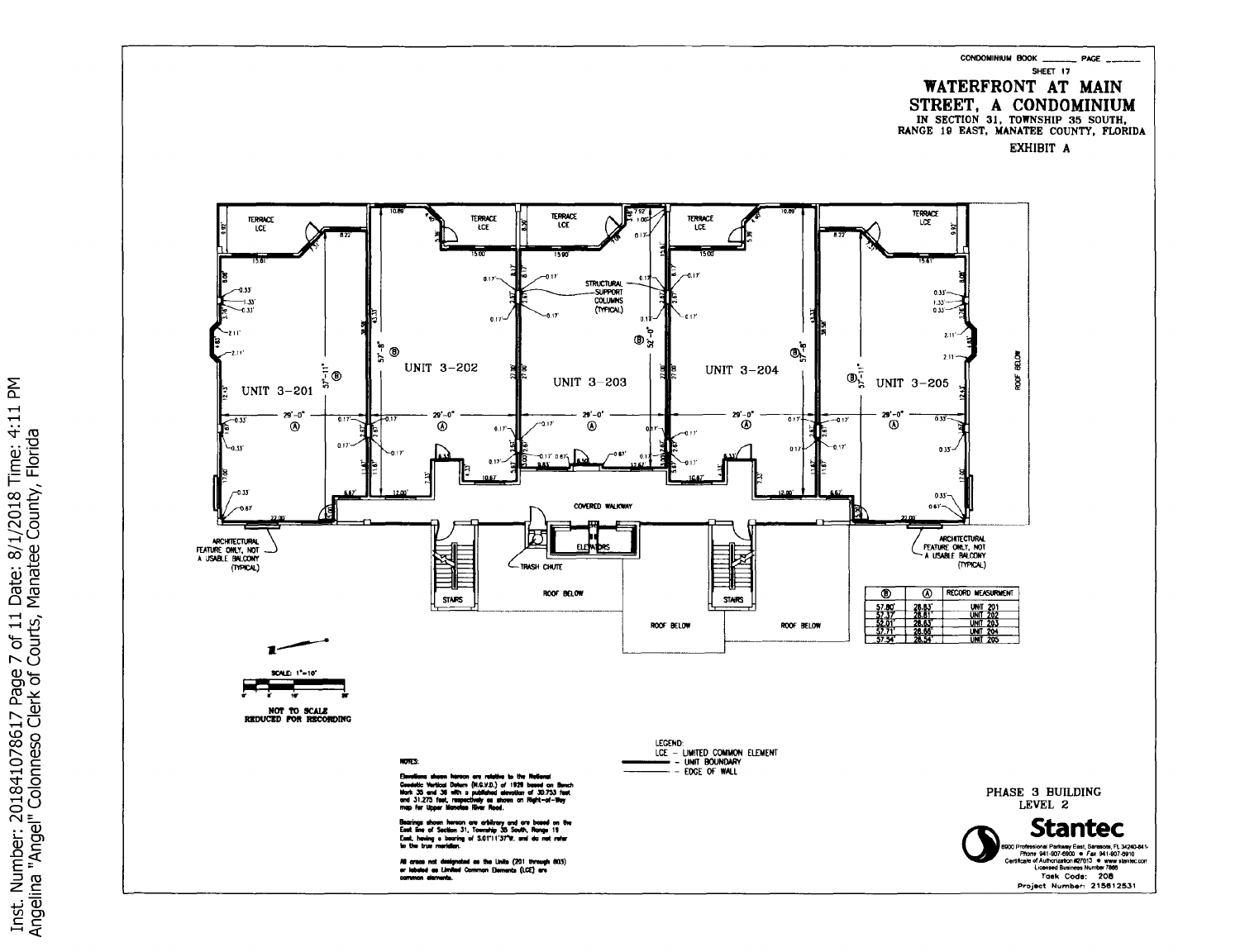CONDOMINIUM BOOK  $-$  PAGE  $-$ SHEET 18 **WATERFRONT AT MAIN** STREET, A CONDOMINIUM IN SECTION 31, TOWNSHIP 35 SOUTH,<br>RANGE 19 EAST, MANATEE COUNTY, FLORIDA

EXHIBIT A



Inst. Number: 201841078617 Page 8 of 11 Date: 8/1/2018 Time: 4:11 PM<br>Angelina "Angel" Colonneso Clerk of Courts, Manatee County, Florida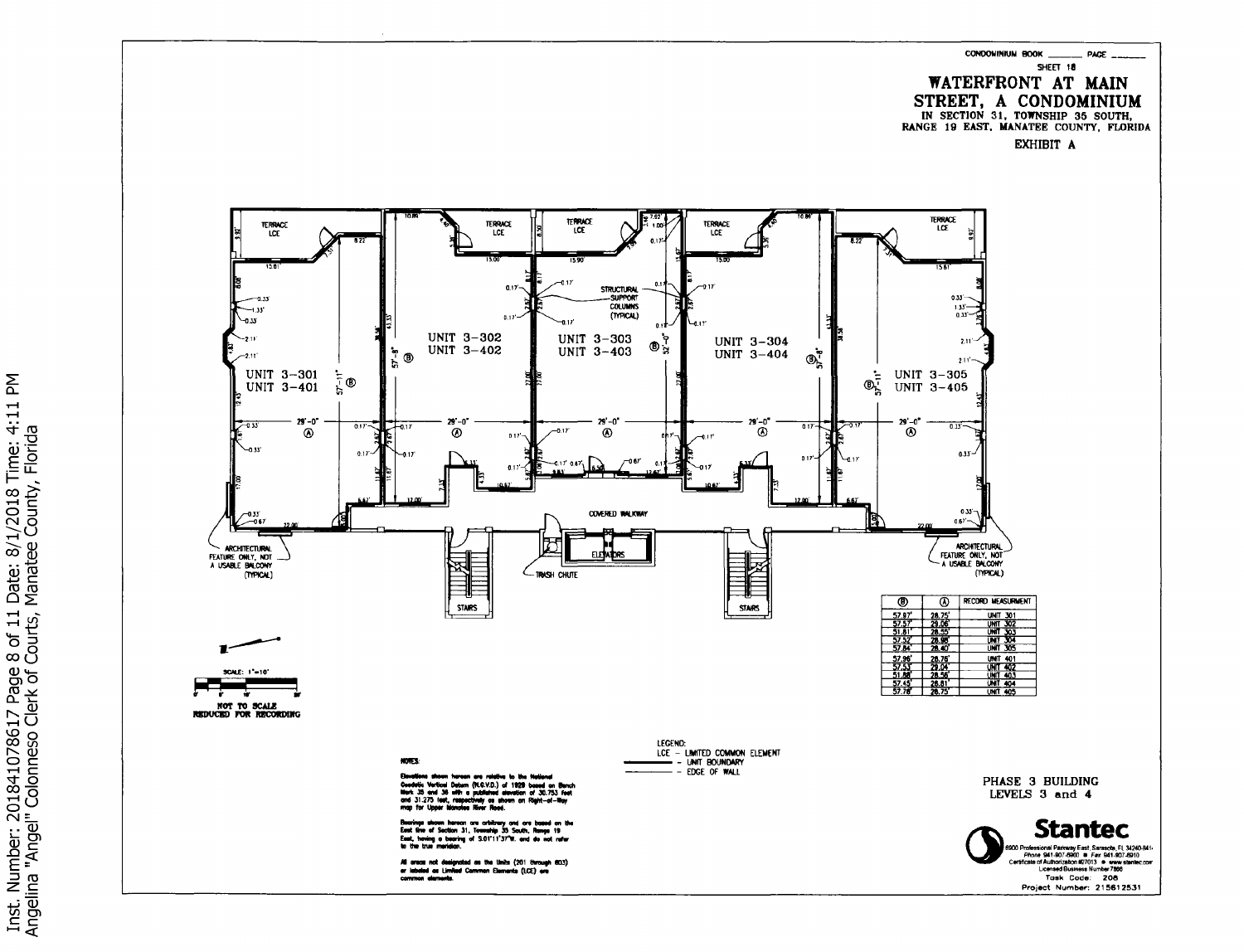



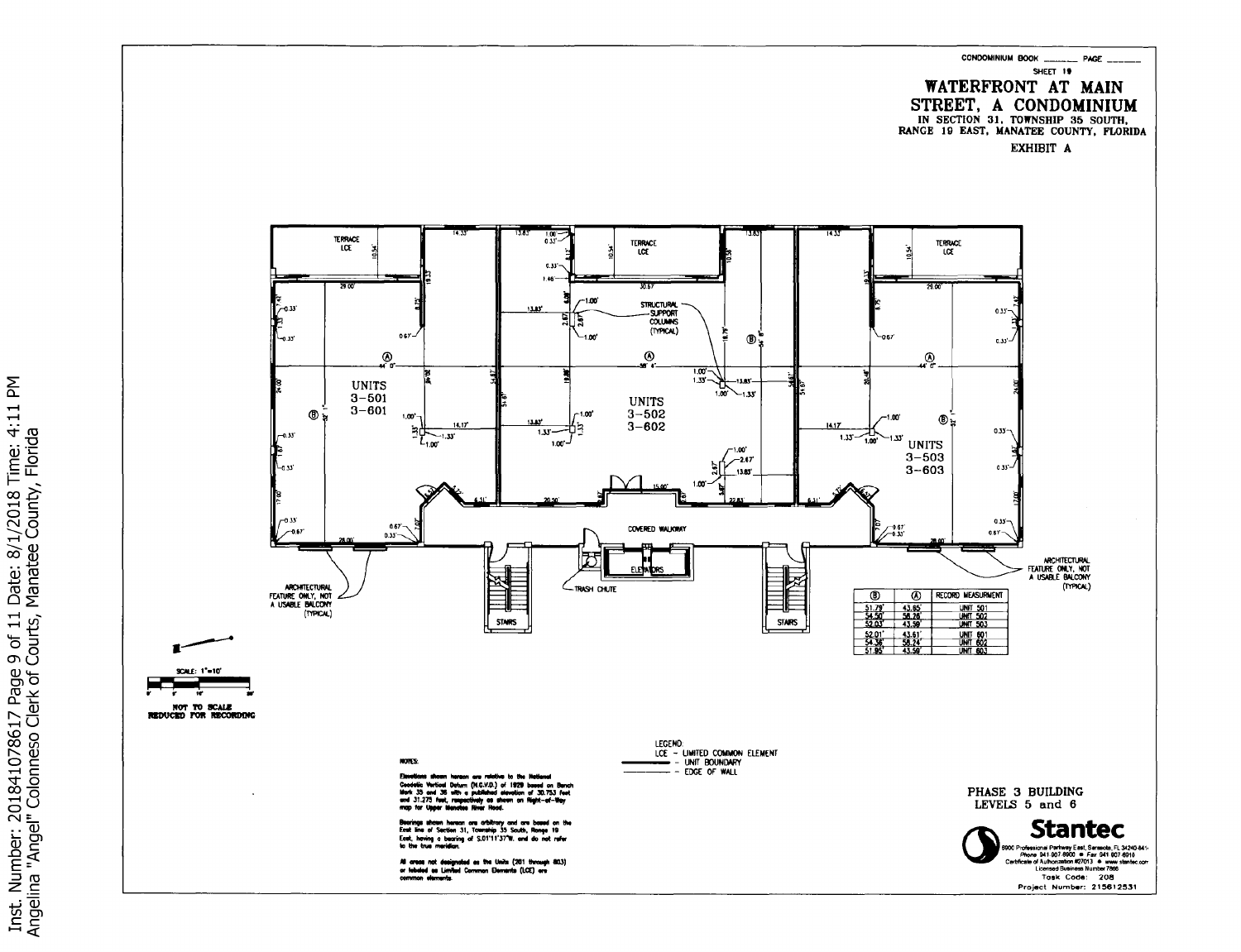

Inst. Number: 201841078617 Page 10 of 11 Date: 8/1/2018 Time: 4:11 PM<br>Angelina "Angel" Colonneso Clerk of Courts, Manatee County, Florida